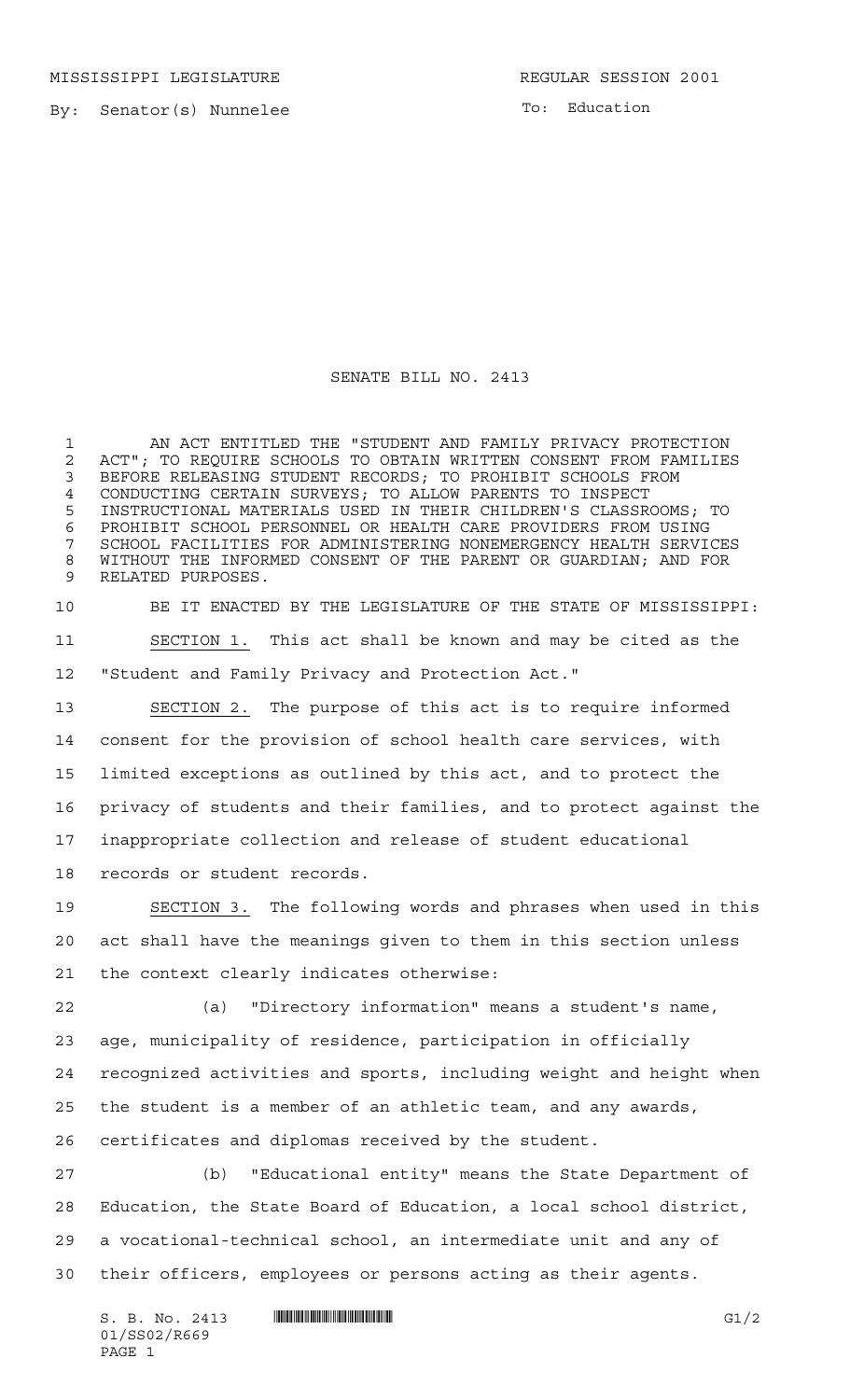(c) "Health care services" means an examination, screening, diagnosis, evaluation or treatment for physical, mental or emotional health problems. The term includes screening, counseling and referrals for behavioral, social or emotional problems by school support team programs, student assistance programs and similar programs and referrals to and by such programs.

 (d) "Informed consent" means the signature of a parent or guardian of a student giving prior written consent on the form required by Section 14 to the release or inspection of a student record or the provision of health care services to the student. For a student who is a high school graduate, is married or is nineteen (19) years of age or older, the term means the signature of the student rather than the signature of the parent or guardian of the student.

 (e) "Instructional materials" means all materials to which a student shall or may be directly exposed, including, but not limited to textbooks, materials in the school library accessible to students, videos, films, tapes, computer discs, charts or graphs.

 (f) "Medical emergency" means a condition in which immediate medical care is necessary to prevent the death or serious impairment of the health of a student.

 (g) "Parent" means a biological or adoptive parent who has legal custody of a student.

 (h) "Person" means an individual, corporation, partnership, limited liability company, business trust, other association, government entity, estate, trust or foundation.

 (i) "Requirement of federal law" means any specific mandate imposed by any federal statue, regulation, court order or consent decree. This term also includes any conditions required in order to participate in the federal Medicaid program and the federal special education program provided for under the

 $S. B. No. 2413$  . So  $\blacksquare$ 01/SS02/R669 PAGE 2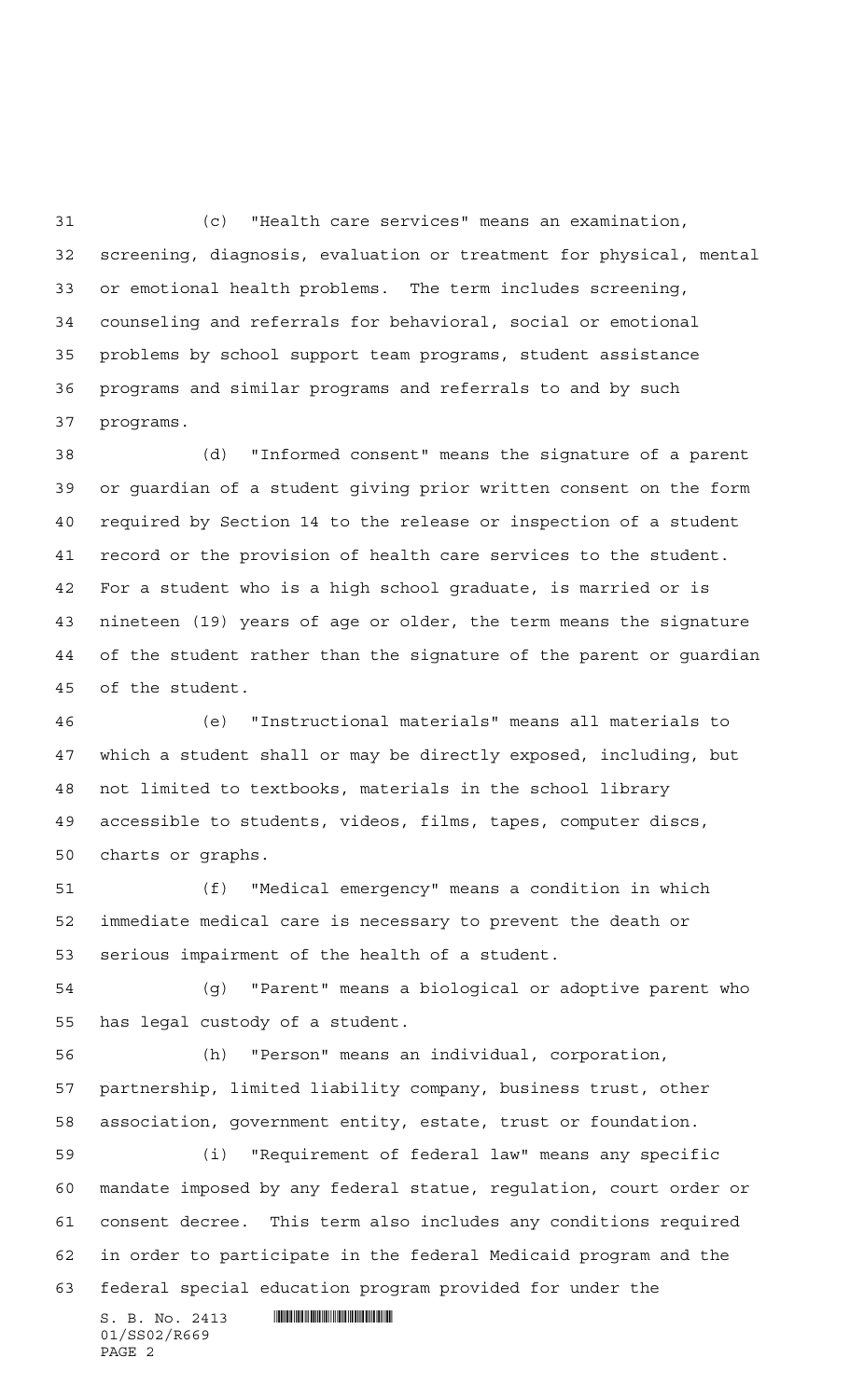Individuals with Disabilities Education Act (Public Law 91-230, 20 USCS, Section 1400 et seq.).

 (j) "Student" means a person who is enrolled in a school district or who becomes subject to the protections accorded under this act by reason of past enrollment in a school district.

 (k) "Student educational record" means the permanent record or file of a student which may be in the form of an electronic portfolio, including, but not limited to, personal achievement or credit for courses taken, grades, attendance, any graduation project, any disciplinary or behavioral record or information and any other record or information relating to the overall performance of that particular student in regard to the academic educational program, including any other record, other than a student medical record directly related to the student.

 (l) "Student record" means a student educational record or a student medical record.

 SECTION 4. (1) Except for directory information, no educational entity shall release or allow access to any student record or any personal or private information relating to personally identifiable information on the student or family of the student.

 (2) Nothing in this act shall prohibit an educational entity from permitting access to or releasing any student record or any personal or private information on the student or family to any of the following persons or under the following circumstances:

 (a) To law enforcement officials in the course of a criminal investigation.

 (b) To a court of competent jurisdiction pursuant to a court order or subpoena.

 (c) To a parent or guardian of the student or to the student if such student is a high school graduate, is married or is nineteen (19) years of age or older. Under this paragraph, a student may not authorize the release of personal or private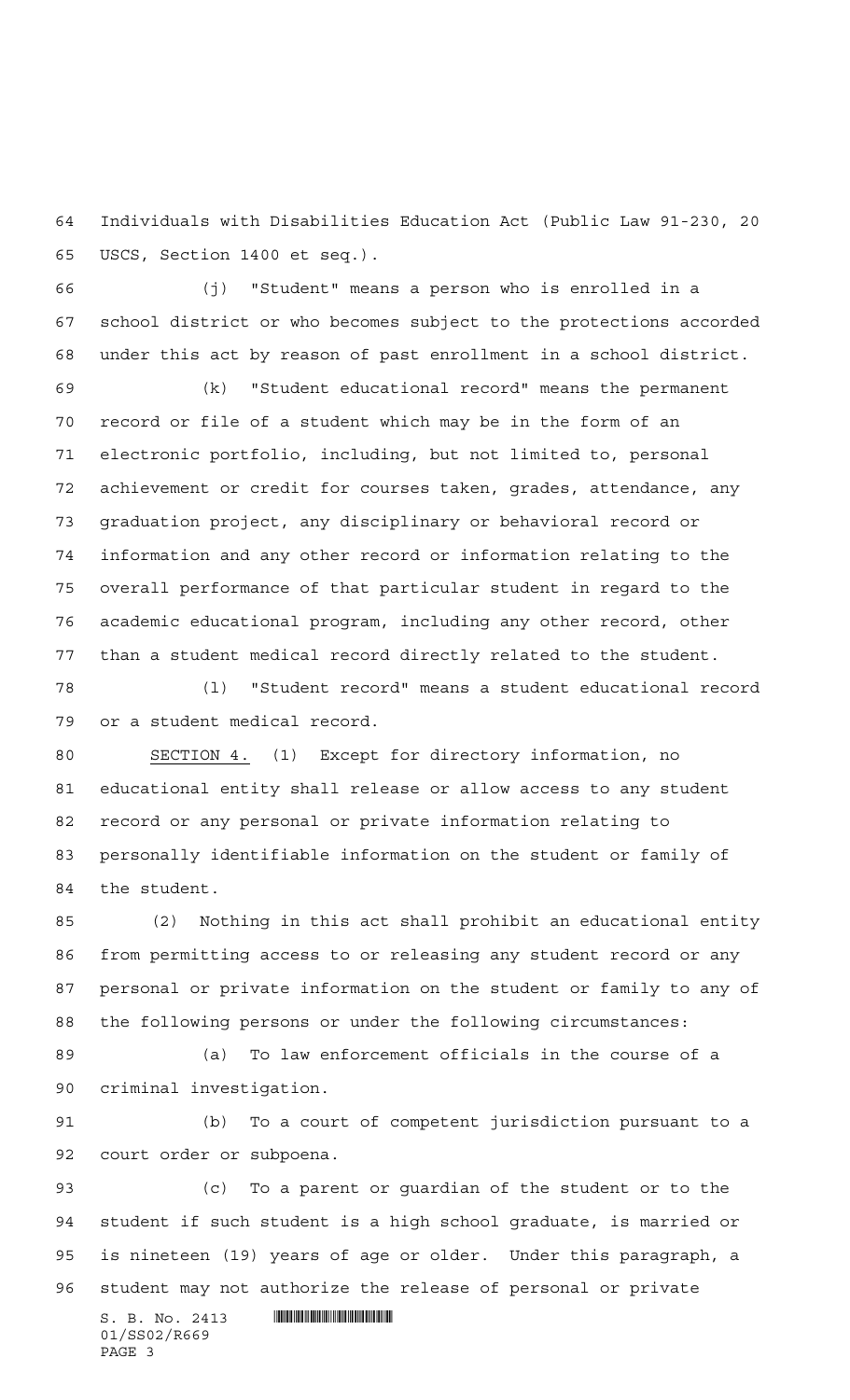information of a derogatory nature on any other living family member without the written consent of that family member.

 (d) To any person authorized to receive such information pursuant to the informed written consent of the parent, guardian of the student or the student whose records are sought if such student is eighteen (18) years of age or older and is emancipated.

 (e) Where the release of such information is necessary to protect the immediate health or safety of the student, provided the parent or guardian of the student is given written notification of such release within two (2) business days thereafter.

 (f) State or local officials or authorities to whom such information must be reported or disclosed pursuant to Section 43-21-353, Mississippi Code of 1972 (relating to child protective services) or any other statutory law.

 (g) Where the release of the information is a requirement of federal law as certified by the Attorney General.

 (h) Employees or officers of the school district within which the student is enrolled who have a legitimate interest in access to such records.

 (i) Employees or officers of the school district in which the student transfers or seeks to enroll.

 SECTION 5. (1) No local school district shall permit its school personnel or any public or private providers of health care services to utilize facilities or resources of the school district for the purpose of providing health care services to students, unless the informed consent required by this act for the provisions of health services has been obtained on the form under

Section 14.

 (2) Subsection (1) shall be inapplicable to any of the following:

(a) Medical emergencies.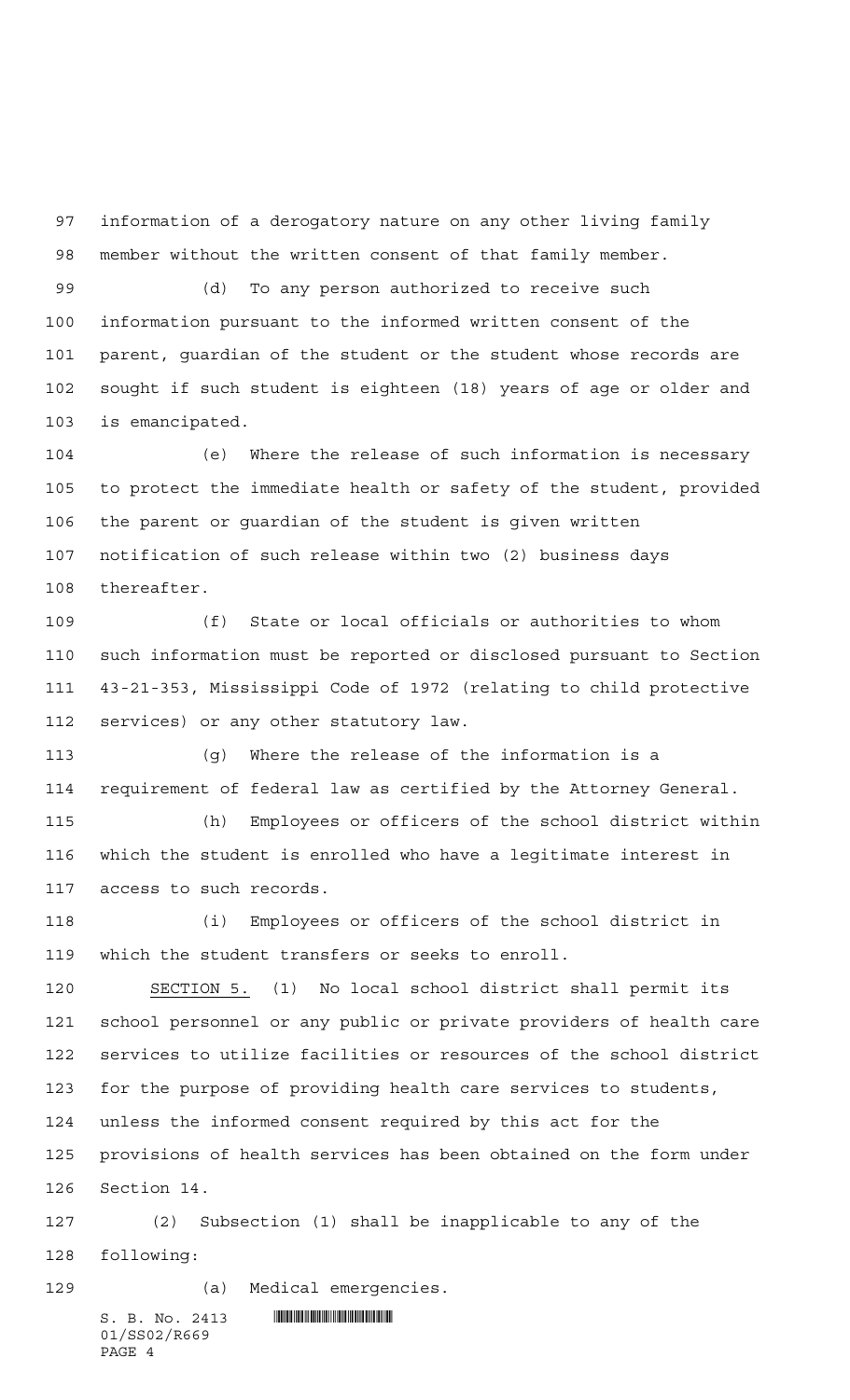(b) A requirement of federal law as certified by the Attorney General, including individual education plans and other requirements prescribed for special education students under the Individuals with Disabilities Education Act (Public Law 91-230, 20 USCS, Section 1400 et seq.).

 (c) Ordinary and reasonable discipline as defined under school policy or that which is necessary to maintain safety or school order.

 (3) Nothing in this act shall be deemed to expand any legal authority to utilize the resources, personnel or facilities of any local school district to provide health care services.

 SECTION 6. A parent or guardian of the student shall, upon the making of a written request, be entitled to inspect all instructional materials and teacher manuals, other than test questions or examination materials that are used in connection with any course or program taught at the school district within two (2) business days after the parent or guardian makes a request to inspect such materials. Each local school district shall establish a reasonable procedure for implementing this section.

 SECTION 7. (1) No local school district shall require or permit a student to participate in any survey, questionnaire, analysis or evaluation that would require or provide for the disclosure of the following information on the student without first obtaining the informed consent required under this act:

 (a) Personal values, attitudes, opinions or beliefs. (b) Family members' values, attitudes, opinions or

- beliefs.
- (c) Religious affiliations or beliefs.

(d) Political affiliations or beliefs.

(e) Sexual attitudes or beliefs.

(f) Sexual behavior.

(g) Illegal, anti-social or self-incriminating or

demeaning behavior.

 $S. B. No. 2413$  . So  $R<sub>2413</sub>$  . So  $R<sub>2413</sub>$  . So  $R<sub>2413</sub>$  . So  $R<sub>2413</sub>$  . So  $R<sub>2413</sub>$  , and  $R<sub>2413</sub>$  , and  $R<sub>2413</sub>$  , and  $R<sub>2413</sub>$  , and  $R<sub>2413</sub>$  , and  $R<sub>2413</sub>$  , and  $R<sub>2</sub>$ 01/SS02/R669 PAGE 5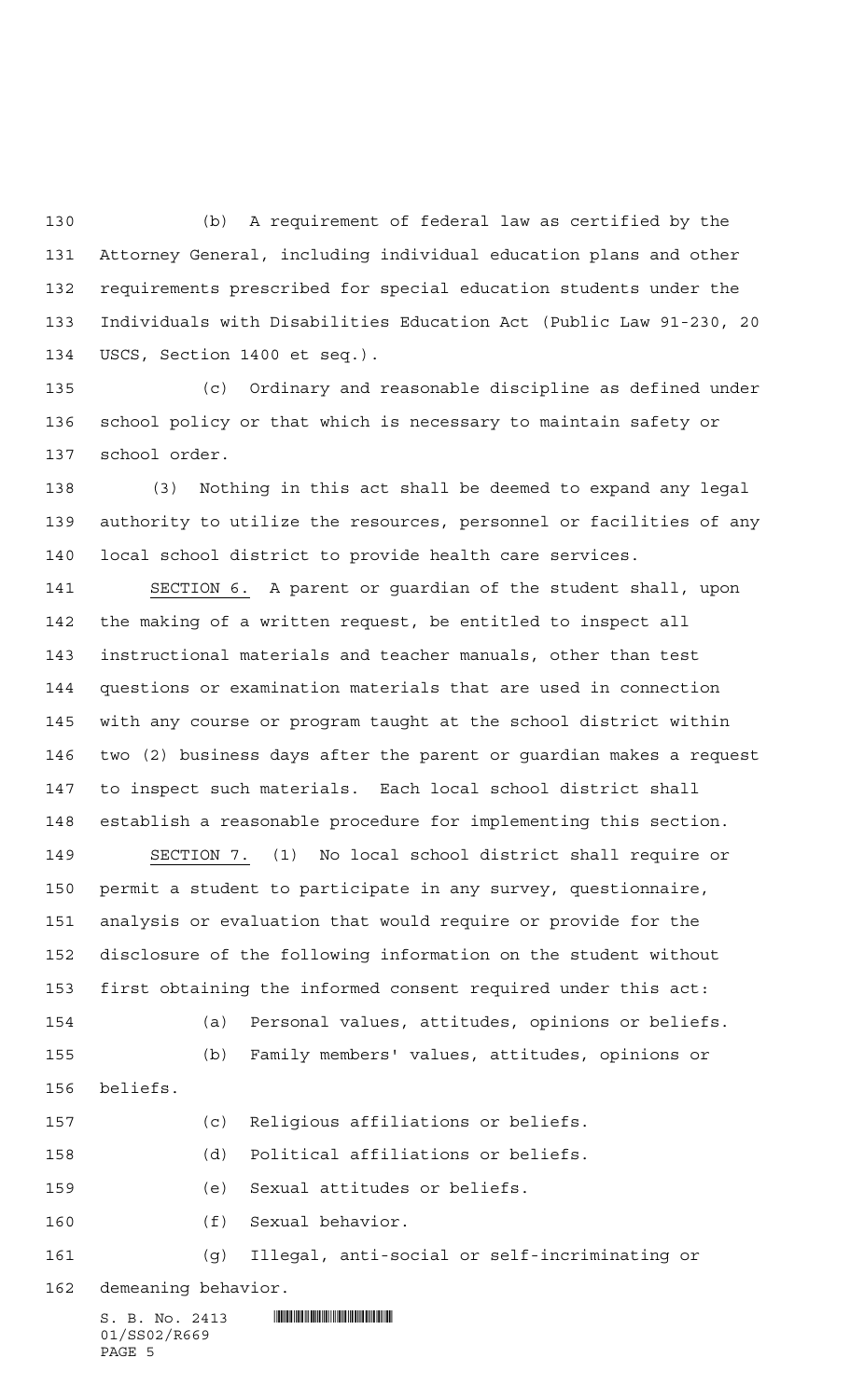(h) Critical appraisals of individuals with whom the student has personal relationships.

 (i) The disclosure of information protected by legally recognized privileged and analogous relationships, such as those of attorneys, medical personnel or ministers.

 (j) Income, other than required by law to determine eligibility for participation in a program for financial assistance.

 (k) Mental and psychological problems potentially embarrassing to the student or the student's family.

 (2) Except for the matters set out in subsection (1)(f) through (k), nothing in this section shall restrict discussion or testing on matters directly related to course instruction on core academic subjects, other than health, sex education or similar subjects which shall be subject to the informed consent requirement of subsection (1). No student shall be penalized or rewarded in any subject, test or assignment because of the disclosure of any information described in subsection (1).

 SECTION 8. (1) Nothing in this act shall prohibit or restrict any counseling or advice provided in response to student-initiated contacts with a teacher, counselor, nurse, school administrator or other person authorized by the school district to provide such advice and counseling.

 (2) Nothing in this act shall prohibit or restrict school-initiated contacts with the parent or guardian of a student regarding any physical, mental or emotional problem or concern relating to the student.

 (3) A teacher or school administrator may initiate contacts with a student regarding a physical, mental or emotional problem of the student if the teacher or administrator notifies a parent or guardian of the student within two (2) business days after the contact. The teacher or school administrator is not required to provide such notification to the parent or guardian in cases where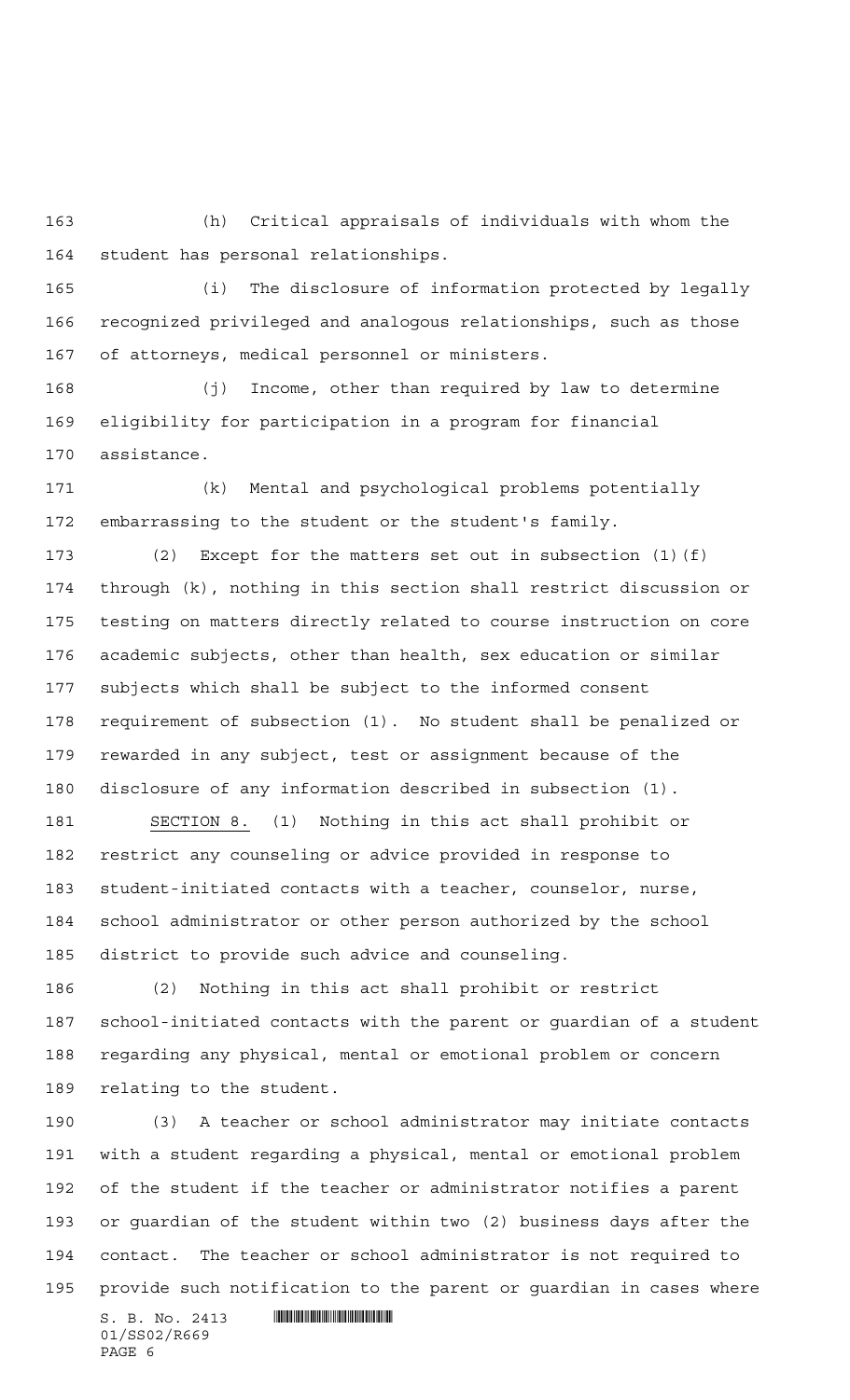a report is made under Section 43-21-353, Mississippi Code of 1972, (relating to child protective services) or where a report is made to law enforcement authorities.

 SECTION 9. A parent or guardian has the right to have the student of the parent or guardian excused from specific instruction which conflicts with the religious beliefs of the parent or guardian, upon submission to the school district of a written request for excusal on the basis of the religious belief.

 SECTION 10. (1) Parents and guardians of students shall be given written information about their rights under this act, including the name, telephone number and address of the person in each school district responsible for compliance.

 (2) Each local school district shall designate one (1) person to be responsible to parents and guardians of students to make sure that the rights of students, parents and guardians under this act are protected.

 (3) Each local school district may adopt reasonable rules and regulations to implement this act, provided they are consistent with the rules and regulations promulgated under Section 11.

 SECTION 11. The State Department of Education shall promulgate rules and regulations necessary for the implementation of this act.

 SECTION 12. (1) The Attorney General, any aggrieved student, parent or guardian of a student may seek an injunction against any violation of this act from a court with appropriate jurisdiction.

 (2) Upon the request of the governing body, superintendent or executive director of an educational entity, the Attorney General shall furnish written legal advice concerning any matter or issue arising in connection with the exercise of the official powers or performance of the official duties of the educational entity under this act: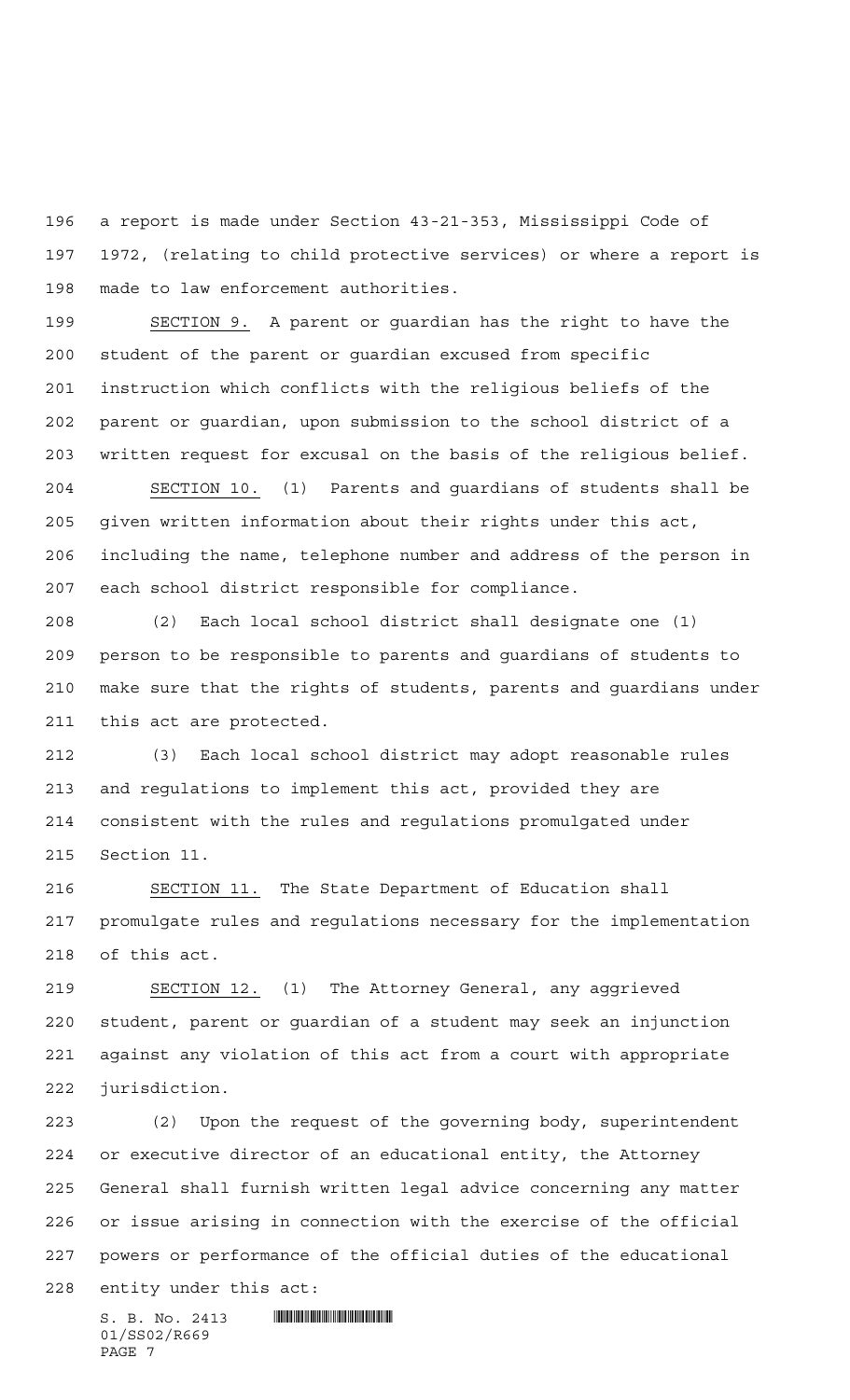(a) The written advice, if given, shall be followed, and, when followed, the recipient shall not in any way be liable for doing so, upon any official bond or otherwise.

 (b) If the governing body of the educational entity disagrees with the legal advice rendered by the Attorney General, the educational entity may seek a declaratory judgment in the circuit court. The legal advice of the Attorney General shall be binding until the circuit court issues a final order on the petition requesting the declaratory judgment.

 (c) Any written legal advice given pursuant to this subsection shall be a public record. If the Attorney General deems the legal advice to be of substantial importance to educational entities, parents, guardians and other persons throughout this state, the Attorney General may publish such advice in the form of an official opinion.

 (3) Nothing in this act shall eliminate or abrogate any other legal or equitable remedy which may be available to a student, parent or guardian of a student in connection with a violation of this act.

 SECTION 13. Nothing in this act shall be construed to eliminate or weaken any of the following:

 (a) A privacy protection, which is accorded by statute or regulation, against the collection of information regarding a student and the student's family or against the release of such information to a party other than the student or a parent or guardian of the student.

 (b) A right, which is accorded by statute or regulation, of a parent or guardian of a student to have or to have access to information regarding educational activities affecting the student.

 (c) The legal authority of a parent or guardian of a student regarding the education or rearing of the student.

 $S. B. No. 2413$  . So  $R<sub>2413</sub>$  . So  $R<sub>2413</sub>$  . So  $R<sub>2413</sub>$  . So  $R<sub>2413</sub>$  . So  $R<sub>2413</sub>$  , and  $R<sub>2413</sub>$  , and  $R<sub>2413</sub>$  , and  $R<sub>2413</sub>$  , and  $R<sub>2413</sub>$  , and  $R<sub>2413</sub>$  , and  $R<sub>2</sub>$ 01/SS02/R669 PAGE 8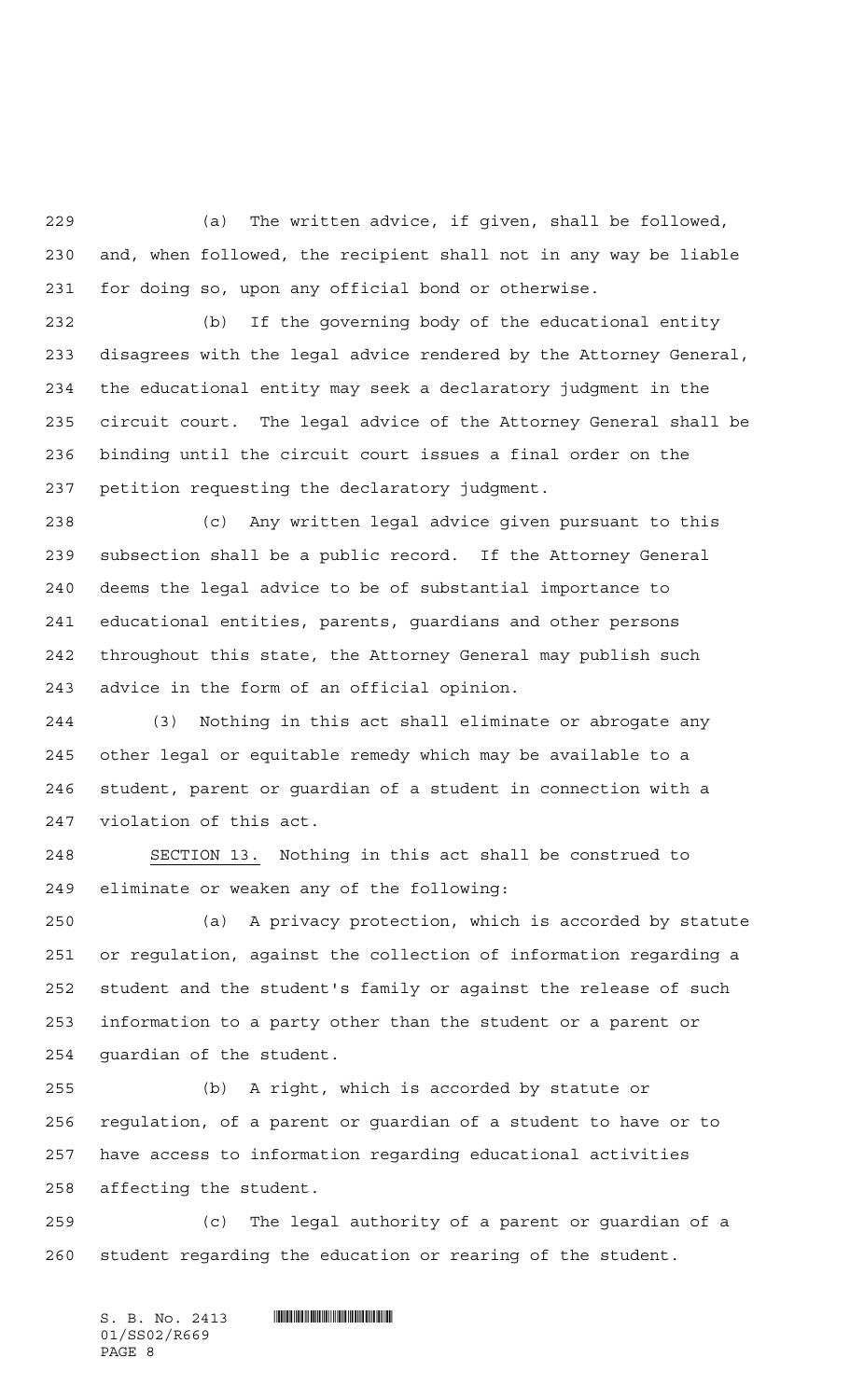SECTION 14. (1) When informed consent is required under this act, the consent shall be manifested on a form or paper used solely for the purpose of obtaining consent and providing written notice which contains a reasonable description of:

 (a) The health care services for which informed consent is sought. This paragraph includes clear and conspicuous notice regarding any health care service which may involve:

 (i) An examination of the genital area or the removal of undergarments; or

 (ii) Mental or emotional health screening, diagnosis, treatment, counseling or referral.

 (b) The student record and the purpose for which the student record is sought.

 (c) The entities or persons who will have access to the student record or provide the health care services in question if informed consent is granted.

 (2) In addition to the requirements of subsection (1), each form shall contain a statement encouraging the parent or guardian to seek additional information regarding the proposed health care service and providing the name and telephone number of a contact person designated by the school district for this purpose. This statement shall be at the end of the form directly above the place designated for the signature of the parent or guardian.

 (3) A general consent for the release of or access to student records or for the provision of health care services shall not constitute the informed consent required under this act.

 (4) Nothing in this act shall require additional consent for each subsequent occasion during the school term on which a health care service is provided to a student if it is clear from the consent form that the health care services specifically described on the form will be provided on a periodic basis. Informed consent under this subsection may be revoked at any time. Under

01/SS02/R669 PAGE 9

 $S. B. No. 2413$  . So  $\blacksquare$